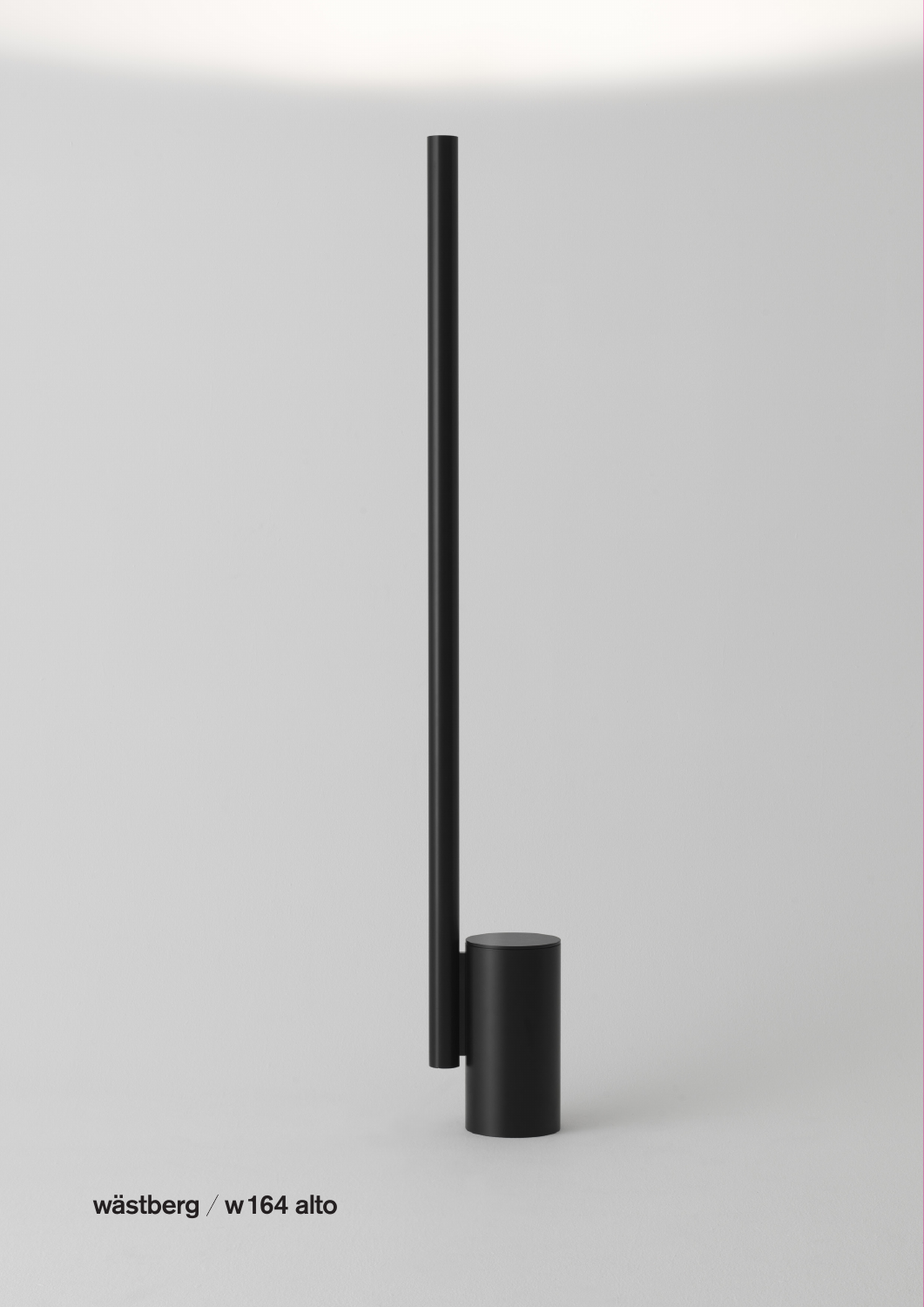

## Product Information

w164 alto is a new type of free standing lamp for indirect light. The pole houses a sophisticated 10,000 Lumen multi-directional LED technique, giving a very even and super-wide-angle light distribution. Almost 180°.

The top disc of the base is a large dimming wheel, which also includes the switch. w164 alto features dynamic dimming meaning that the colour temperature of the light gets warmer when the lamp is dimmed down.

The off-centre lateral constellation of the cylindrical units evokes a brutalist, deconstructionist view on architecture. w164 alto shares these values to become the definition of the attitude behind the concept.

Design: Dirk Winkel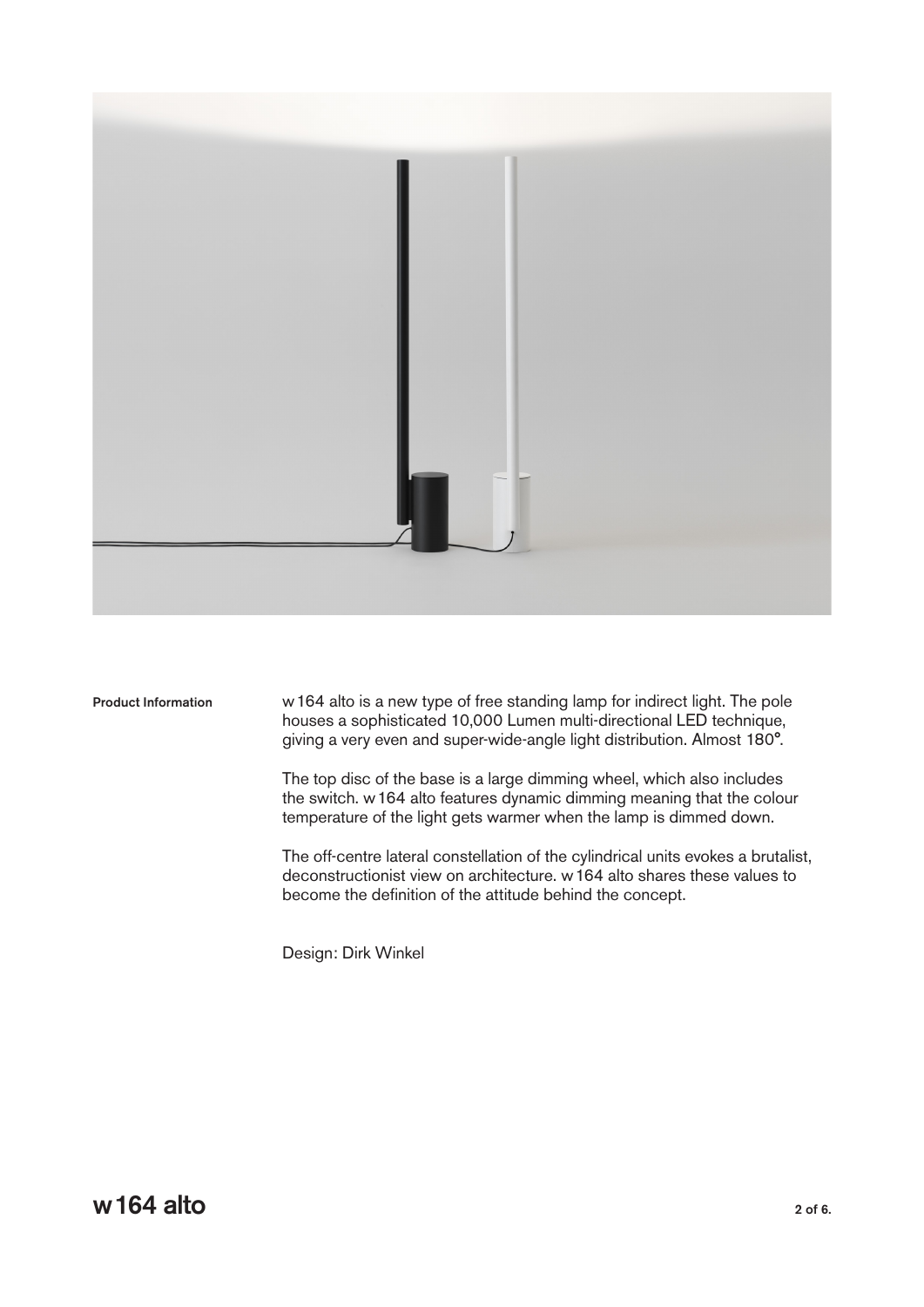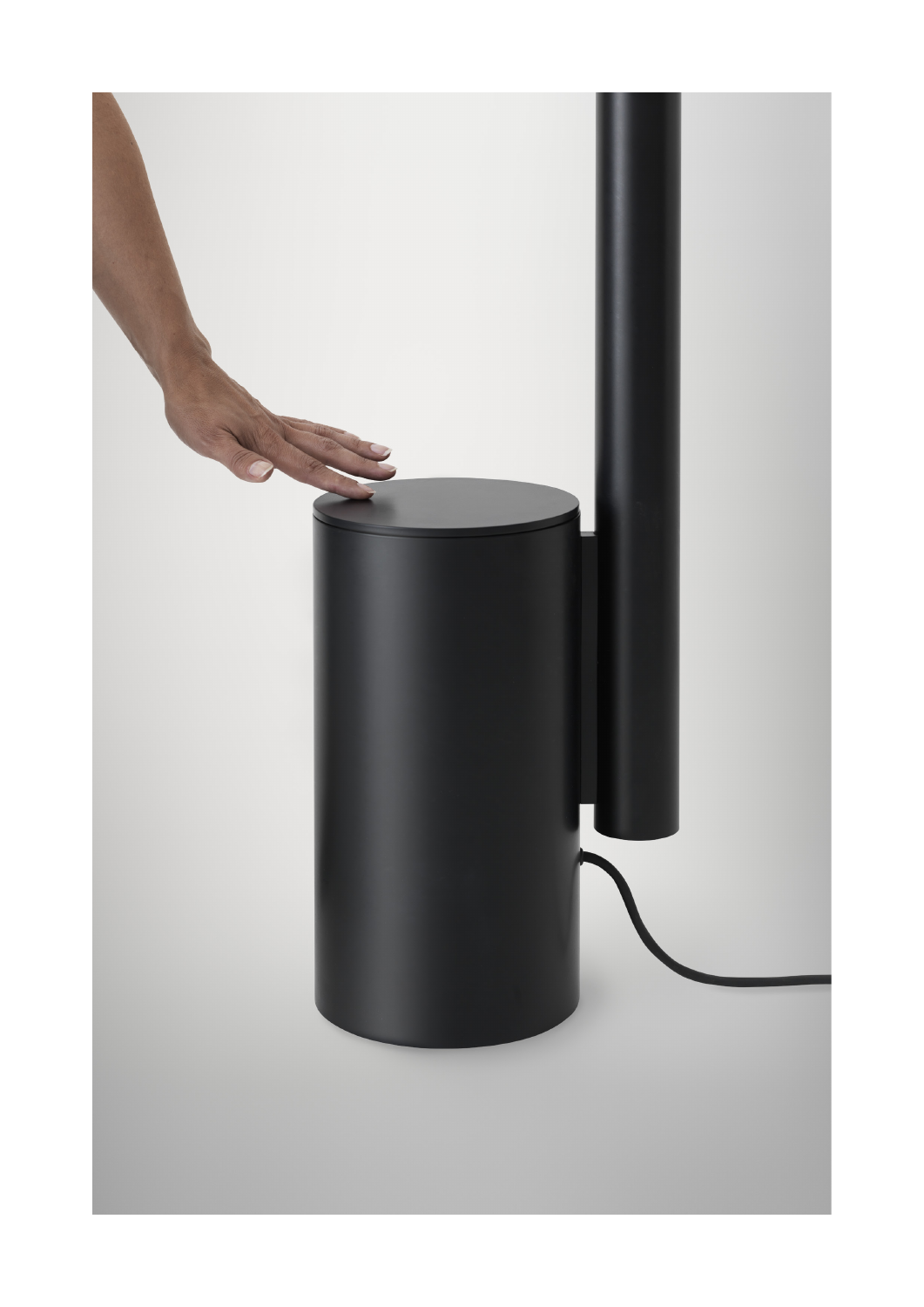| <b>Material</b>                        | w 164 alto is made of aluminium and steel.                                                                                                                       |  |  |
|----------------------------------------|------------------------------------------------------------------------------------------------------------------------------------------------------------------|--|--|
| <b>Multi-directional LED</b>           | The pole houses a sophisticated and powerfull 10.000 Lumen<br>multi-directional, highly energy-efficient LED technique.                                          |  |  |
| Super-wide-angle light<br>distribution | The multi-directional LED technique developed for the w 164 alto gives<br>a very even and super-wide-angle light distribution. Almost 180°.                      |  |  |
| Indirect light                         | The w 164 alto gives an indirect light.                                                                                                                          |  |  |
| <b>Dynamic dimming</b>                 | w 164 alto features dynamic dimming, which makes the colour<br>temperature of the light warmer as it dims. The top disc of the base<br>is a large dimming wheel. |  |  |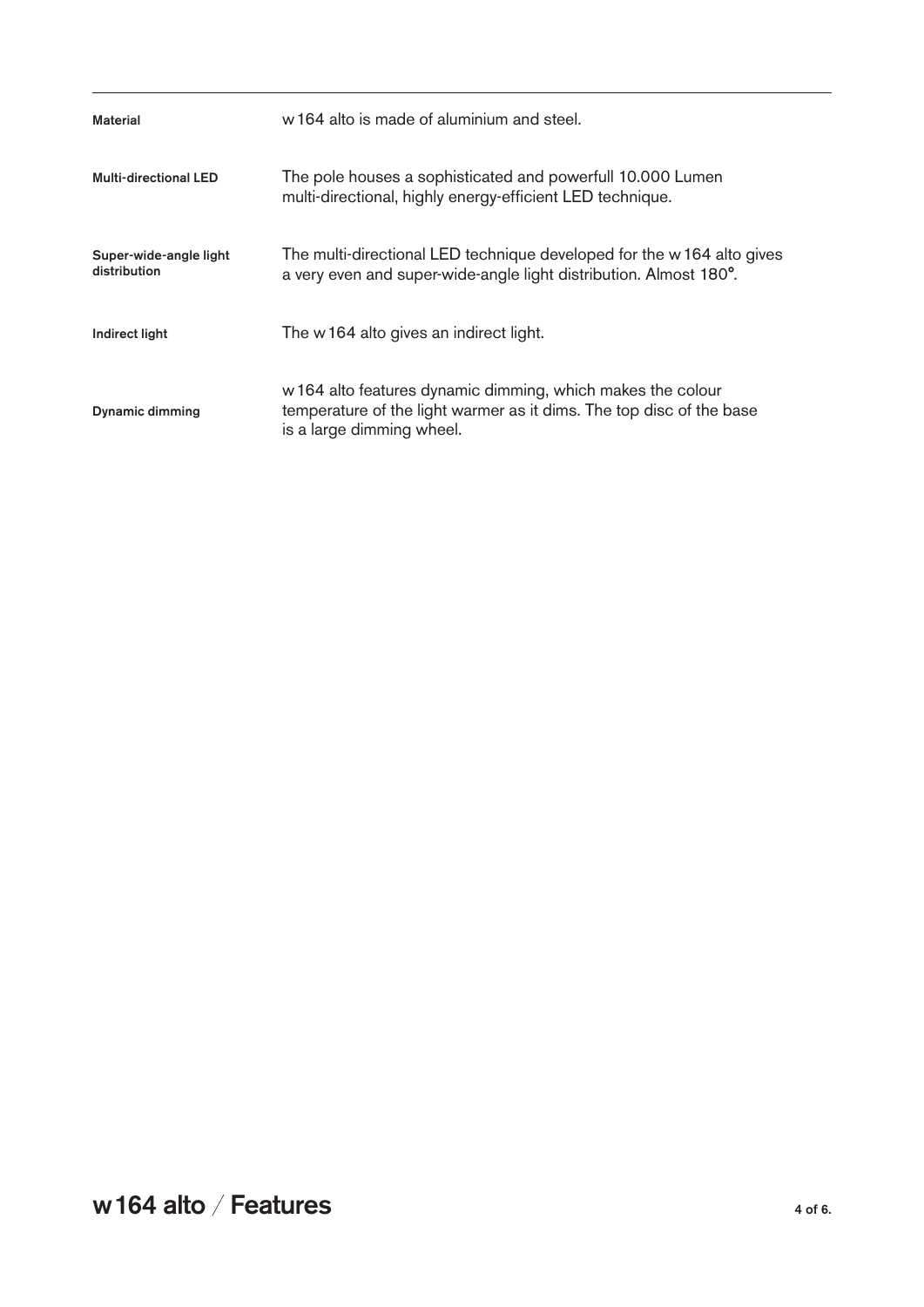| Product name                    | w164 alto                            |                 |          |
|---------------------------------|--------------------------------------|-----------------|----------|
| Dimensions (mm)                 | 185<br>1920                          | 255<br>∝        |          |
| Model                           | Floor lamp                           |                 | 360      |
| Mounting                        | Free-standing                        |                 |          |
| Material                        | Aluminium and steel                  |                 |          |
| Cord length                     |                                      |                 |          |
|                                 | 2 <sub>m</sub>                       |                 |          |
| Light source<br>Watt            | Integrated LED - included<br>100     |                 |          |
| Lumen                           | 10.000                               |                 |          |
| Lumen/W                         | 100                                  |                 |          |
|                                 |                                      |                 |          |
| Colour temperature<br>CRI       | 2700-2850 K by dynamic dimming<br>90 |                 |          |
| Light source life<br>expectancy | 50.000 h                             |                 |          |
| Light control                   | Dynamic dimming                      |                 |          |
| Energy class                    | $A+$                                 |                 |          |
| Packaging dimensions            | L195 x W22 x H27 cm (0.03 m3)        |                 |          |
| Packaging weight                | 23 kg                                |                 |          |
|                                 | Colour                               | <b>EAN</b> code | Art. no. |
|                                 | White                                | 7330492007588   | 164F102  |
|                                 | Grey                                 | 7330492007595   | 164F104  |
|                                 | Black                                | 7330492007601   | 164F105  |